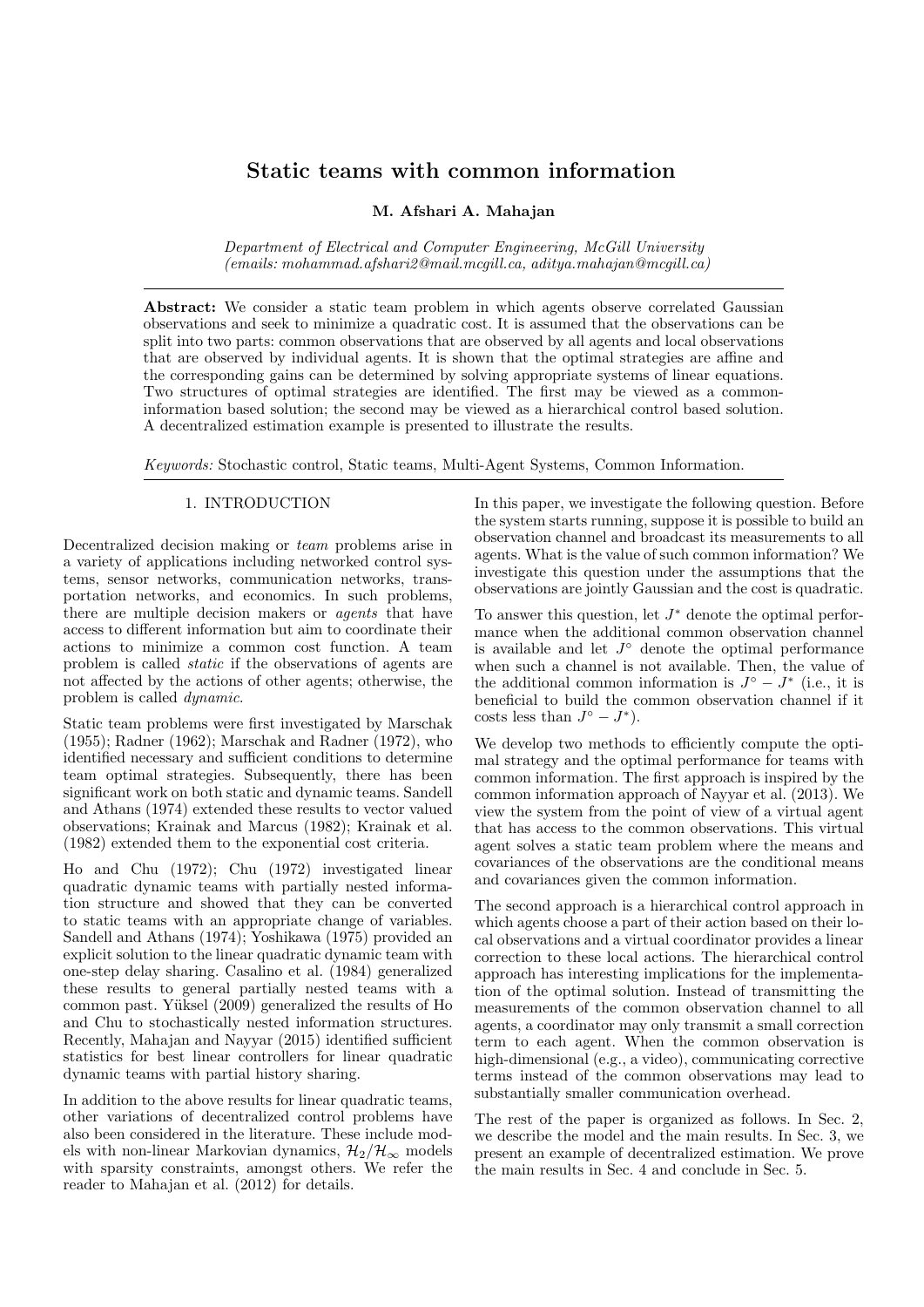#### *Notation*

Given a matrix A,  $A_{ij}$  denotes its  $(i, j)$ -th element, A<sup>T</sup> denotes its transpose,  $vec(A)$  denotes the column vector of A formed by stacking the columns of A on top of each other. Given matrices A and B with the same number of columns,  $rows(A, B)$  denotes the matrix obtained by stacking matrix  $B$  under  $A$ .  $\mathbb{E}[\cdot]$  denotes the expectation of a random variable. R denotes the set of real numbers.

## 2. STATIC TEAMS WITH COMMON INFORMATION

#### *2.1 Model and Problem Formulation*

Assume the system consists of n agents that are indexed by the set  $N = \{1, \ldots, n\}$ . We use  $N_0$  to denote the set  $\{0, 1, \ldots, n\}.$ 

Let  $(x, y_0, y_1, \ldots, y_n)$  be jointly Gaussian random variables where  $x \in \mathbb{R}^{d_x}$  and  $y_i \in \mathbb{R}^{d_y^i}$  for  $i \in N_0$ . Let

$$
\mathbb{E}[x] = \bar{x}, \quad \mathbb{E}[y_i] = \bar{y}_i, \text{ for } i \in N_0
$$
  
 
$$
cov(x, y_i) = \Theta_i, \quad cov(y_i, y_j) = \Sigma_{ij}, \text{ for } i \in N_0.
$$

Agent *i*,  $i \in N$ , observes  $(y_0, y_i)$  and chooses  $u_i \in \mathbb{R}^{d_u^i}$ according to a decision rule  $g_i$ , i.e.,  $u_i = g_i(y_0, y_i)$ . The performance is measured by the following cost function:

$$
c(x, u_1, \dots, u_n) = \sum_{i \in N} \sum_{j \in N} u_i^{\mathsf{T}} R_{ij} u_j + 2 \sum_{i \in N} u_i^{\mathsf{T}} P_i x, \quad (1)
$$

where  $\{R_{ij}\}_{i,j}$  and  $\{P_i\}_{i\in\mathbb{N}}$  are matrices of appropriate dimensions. For ease of notation, define  $u = \text{vec}(u_1, \ldots, u_n)$ ,  $P = \text{rows}(P_1, \ldots, P_n), \Theta = \text{rows}(\Theta_1, \ldots, \Theta_n),$ 

$$
R = \begin{bmatrix} R_{11} & \cdots & R_{1n} \\ \vdots & \ddots & \vdots \\ R_{n1} & \cdots & R_{nn} \end{bmatrix} \text{ and } \Sigma = \begin{bmatrix} \Sigma_{11} & \cdots & \Sigma_{1n} \\ \vdots & \ddots & \vdots \\ \Sigma_{n1} & \cdots & \Sigma_{nn} \end{bmatrix}.
$$

Then, the cost (1) may be written succinctly as

$$
c(x, u) = u^{\mathsf{T}} R u + 2u^{\mathsf{T}} P x.
$$
 (2)

Assume the following:

 $(A1)$  The matrix R is symmetric and positive definite.

 $(A2)$  The parameters N, P, R,  $\Theta$ , and  $\Sigma$  are common knowledge to all agents.

We call the following optimization problem as *static team with common information*.

*Problem 1.* Assuming (A1) and (A2) and given the joint distribution of  $(x, y_0, y_1, \ldots, y_n)$  and the cost matrices P and R, choose decision rules  $g^* = (g_1^*, \ldots, g_n^*)$  such that  $J^* \coloneqq J(g^*) = \min_g J(g)$ 

where  $J(g) = \mathbb{E}^{g}[c(x, u)]$  and  $c(\cdot, \cdot)$  is defined in (1).

#### *2.2 Main results*

Define

$$
\hat{x}_0 = \mathbb{E}[x \mid y_0] = \bar{x} + \Theta_0 \Sigma_{00}^{-1} (y_0 - \bar{y}_0),
$$
  
and for  $i, j \in N$ ,

$$
\hat{y}_i = \mathbb{E}[y_i | y_0] = \bar{y}_i + \Sigma_{i0} \Sigma_{00}^{-1} (y_0 - \bar{y}_0),
$$
  
\n
$$
\hat{\Theta}_i = \text{cov}(x, y_i | y_0) = \Theta_i - \Theta_0 \Sigma_{00}^{-1} \Sigma_{0i},
$$
  
\n
$$
\hat{\Sigma}_{ij} = \text{cov}(y_i, y_j | y_0) = \Sigma_{ij} - \Sigma_{i0} \Sigma_{00}^{-1} \Sigma_{0j}.
$$

*Theorem 1.* In Problem 1, we have the following:

(1) The optimal control laws are given by

$$
u_i = L_i(y_i - \hat{y}_i) + H_i \hat{x}_0, \quad \forall i \in N. \tag{3}
$$

- (2) Alternatively, by substituting the value of  $\hat{y}_i$  and  $\hat{x}_0$ in (3), the optimal control laws may be written as  $u_i = L_i(y_i - \bar{y}_i) + G_i(y_0 - \bar{y}_0) + H_i\bar{x}, \quad \forall i \in N, (4)$
- where  $G_i = \left(-L_i \Sigma_{i0} + H_i \Theta_0\right) \Sigma_{00}^{-1}$ . (3) The corresponding gains are computed as follows. Define  $H = \text{rows}(H_1, \ldots, H_n), L = \text{vec}(L_1, \ldots, L_n),$  $\hat{\eta} = \text{vec}(P_1 \hat{\Theta}_1, \dots, P_n \hat{\Theta}_n)$ , and  $\hat{\Gamma} = [\hat{\Gamma}_{ij}]_{i,j \in N}$  where  $\hat{\Gamma}_{ij} = \hat{\Sigma}_{ij} \otimes R_{ij}$ . Then,

$$
H = -R^{-1}P \text{ and } L = -\hat{\Gamma}^{-1}\hat{\eta}.
$$
 (5)

(4) The optimal cost is given by 
$$
[Equation goes here]
$$

$$
J^* = -\hat{\eta}^\mathsf{T} \hat{\Gamma}^{-1} \hat{\eta} - \hat{x}_0^\mathsf{T} P^\mathsf{T} R^{-1} P \hat{x}_0
$$
  
=  $-\hat{\eta}^\mathsf{T} \hat{\Gamma}^{-1} \hat{\eta} - \bar{x}^\mathsf{T} P^\mathsf{T} R^{-1} P \bar{x} - \text{Tr}(\Theta_0 \Sigma_{00}^{-1} \Theta_0^\mathsf{T} P^\mathsf{T} R^{-1} P).$ 

Theorem 1 provides two structures of the optimal control laws. The first structure, which is given by (3), may be viewed as a common-information based solution. In particular, consider a static team problem with  $n$  agents where the true state of the world is  $\mathring{x}$  and agent  $i, i \in N$ , observes  $\mathring{y}_i$  where  $(\mathring{x}, \mathring{y}_1, \ldots, \mathring{y}_n)$  are jointly Gaussian such  $\text{that } \mathbb{E}[\tilde{x}] = \mathbb{E}[x \mid y_0], \ \mathbb{E}[\tilde{y}_i] = \mathbb{E}[y_i \mid y_0], \ \text{cov}(\tilde{x}, \tilde{y}_i) =$  $cov(x, y_i | y_0)$ , and  $cov(\hat{y}_i, \hat{y}_j) = cov(y_i, y_j | y_0)$ . From Radner (1962), the optimal solution of such a static team is given by (3) and the gains  $\{L_i\}_{i\in\mathbb{N}}$  and  $\{H_i\}_{i\in\mathbb{N}}$  are computed as specified in Theorem 1.

The above argument is not a proof of Theorem 1 because we have not proved that the system viewed from the point of view of the common information is *equivalent* to the original system. A formal proof of Theorem 1 is given in Sec. 4. Nonetheless, viewing the system from the point of view of common information provides a way to interpret the results of Theorem 1.

The second structure of the optimal controller, which is given by (4), may be viewed as a hierarchical control based solution. In particular, consider a hierarchical control system in which n "lower-level" agents observe  $y_i$  and choose a "local control action",  $\tilde{u}_i$  and a "higher-level" coordinator that observes  $y_0$  and sends "global correction" signals"  $v_i$  to agent i. Agent i then chooses its control action as

$$
u_i = \tilde{u}_i + v_i.
$$

Theorem 1 states that the optimal local control is

$$
\tilde{u}_i = L_i(y_i - \bar{y}_i) + H_i \bar{x}
$$

while the optimal correction signal is

$$
v_i = G_i(y_0 - \bar{y}_0).
$$

Note that the gains  $\{L_i\}_{i\in N}$ ,  $\{H_i\}_{i\in N}$  of the local control and the gains  $\{G_i\}_{i\in\mathbb{N}}$  of the global correction depend on the statistical information of all the agents.

Another way to view the result of Theorem 1 is as follows. For  $i, j \in N$ , define

$$
\hat{x}_i = \mathbb{E}[x \mid y_i] = \bar{x} + \Theta_i \Sigma_{ii}^{-1} (y_i - \bar{y}_i),
$$
  
\n
$$
\check{x}_i = \mathbb{E}[x \mid y_i - \hat{y}_i] = \bar{x} + \hat{\Theta}_i \hat{\Sigma}_{ii}^{-1} (y_i - \hat{y}_i),
$$
  
\n
$$
\check{\Theta}_i = \text{cov}(x, \check{x}_i) = \hat{\Theta}_i \hat{\Sigma}_{ii}^{-1} \hat{\Theta}_i^{\mathsf{T}},
$$
  
\n
$$
\check{\Sigma}_{ij} = \text{cov}(\check{x}_i, \check{x}_j) = \hat{\Theta}_i \hat{\Sigma}_{ii}^{-1} \hat{\Sigma}_{ij} \hat{\Sigma}_{jj}^{-1} \hat{\Theta}_j^{\mathsf{T}}.
$$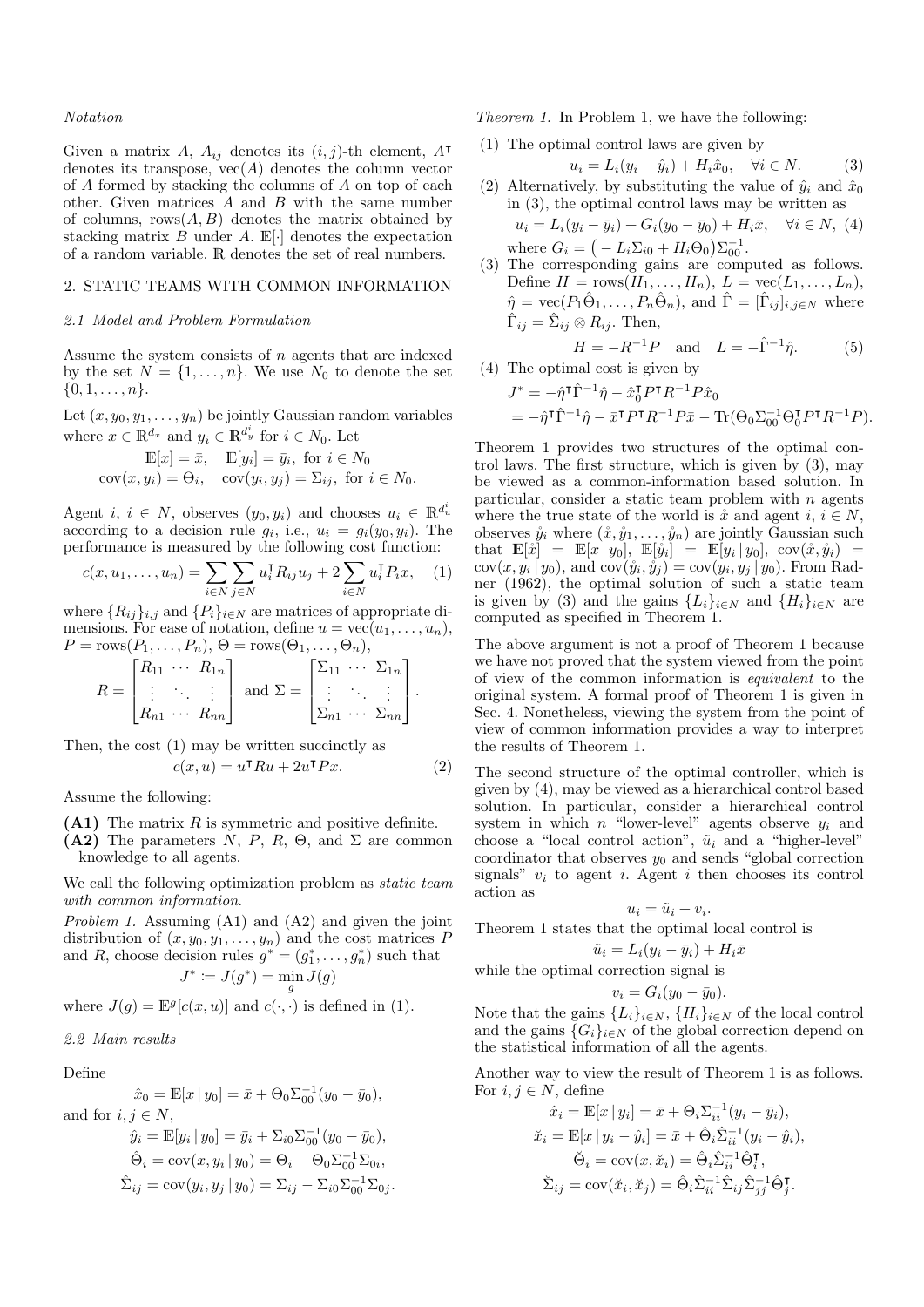*Corollary 2.* In Problem 1:

(1) The optimal strategy may be written as

$$
u_i = F_i(\tilde{x}_i - \bar{x}) + H_i \hat{x}_0, \quad \forall i \in N. \tag{6}
$$

(2) Alternatively, by substituting the value of  $\ddot{x}_i$  in (6), the optimal control laws may be written as

$$
u_i = \hat{F}_i(\hat{x}_i - \bar{x}) + \hat{G}_i(\hat{x}_0 - \bar{x}) + H_i\bar{x}, \quad \forall i \in N, \tag{7}
$$

where  $\hat{F}_i = F_i \hat{\Theta}_i \hat{\Sigma}_{ii}^{-1} \Sigma_{ii} \Theta_i^{-1}$  and  $\hat{G}_i = H_i F_i \hat{\Theta}_i \hat{\Sigma}_{ii}^{-1} \Sigma_{i0} \Theta_0^{-1}.$ 

(3) The corresponding gains are computed as follows.  $H_i$  is given by (5). Define  $F = \text{vec}(F_1, \dots, F_n)$ ,  $\breve{\eta} = \text{vec}(P_1 \breve{\Theta}_1, \dots, P_n \breve{\Theta}_n)$ , and  $\breve{\Gamma} = [\breve{\Gamma}_{ij}]_{i,j \in N}$  where  $\breve{\Gamma}_{ij} = \breve{\Sigma}_{ij} \otimes R_{ij}$ . Then,

$$
F = -\breve{\Gamma}^{-1}\breve{\eta}.\tag{8}
$$

(4) Furthermore, the optimal cost is given by

$$
J^* = -\breve{\eta}^\intercal \breve{\Gamma}^{-1} \breve{\eta} - \hat{x}_0^\intercal P^\intercal R^{-1} P \hat{x}_0.
$$

The result is obtained by substituting  $y_i - \hat{y}_i = \hat{\Sigma}_{ii} \hat{\Theta}_i^{-1} (\check{x}_i \bar{x})$  in (3).

## *2.3 Comparison with Radner's results*

When the common information is absent (i.e.,  $y_0$  is independent of  $(x, y_1, \ldots, y_n)$ , Problem 1 is the same as the static team problem investigated by Radner (1962), who showed the following:

*Theorem 3.* (Radner (1962)). In Problem 1, if  $y_0$  is independent of  $(x, y_1, \ldots, y_n)$  (i.e.,  $\Theta_0 = 0$  and for  $i \in N$ ,  $\Sigma_{i0} = 0$ , then the optimal control laws are given by

$$
u_i = L_i^{\circ}(y_i - \bar{y}_i) + H_i^{\circ}\bar{x}
$$
 (9)

where the gains  ${L_i^{\circ}}_{i \in N}$  and  ${H_i^{\circ}}_{i \in N}$  are computed as follows. Define  $H^{\circ}$  =  $rows(H^{\circ}_1,\ldots,H^{\circ}_n), \quad L^{\circ}$  =  $vec(L_1^{\circ}, \ldots L_n^{\circ}), \eta^{\circ} = vec(P_1 \Theta_1, \ldots, P_n \Theta_n), \text{ and } \Gamma^{\circ} =$  $[\Gamma_{ij}^{\circ}]_{i,j\in N}$  where  $\Gamma_{ij}^{\circ} = \Sigma_{ij} \otimes R_{ij}$ . Then,

$$
H^{\circ} = -R^{-1}P
$$
 and  $L^{\circ} = -(\Gamma^{\circ})^{-1}\eta^{\circ}$ . (10)

Furthermore, the optimal cost is given by

$$
J^{\circ} = -\eta^{\circ}(\Gamma^{\circ})^{-1}\eta^{\circ} - \bar{x}P^{\mathsf{T}}R^{-1}P\bar{x}.
$$

Note that the gains  ${H_i^{\circ}}_{i \in N}$  are exactly the same  ${H}_{i \in N}$ defined in Theorem 1.

It is possible to directly use Theorem 3 to solve Problem 1. The observation of each agent is  $(y_0, y_i)$ . Therefore, the optimal control law is of the form

$$
u_i = L_i^{\circ} \begin{bmatrix} y_0 - \bar{y}_0 \\ y_i - \bar{y}_i \end{bmatrix} + H_i \bar{x}.
$$

Such a naive solution requires more calculations than the solution given in Theorem 1. In particular, define  $d_u = \sum_{i \in N} d_u^i$ ,  $d_l = \sum_{i \in N} d_u^i \times d_y^i$ , and  $d_l^{\circ} = \sum_{i \in N} d_u^i \times d_u^i$  $(d_y^0 + d_y^i)$ . Observe that  $d_l^0 = d_l + N(d_u \times d_y^0)$ . To obtain the gains  $\{L_i^{\circ}\}_{i\in\mathbb{N}}$  as argued above, we need to solve a system of  $d_i^{\circ}$  linear equations; to obtain the gains  $\{L_i\}_{i\in\mathbb{N}}$  using the method of Theorem 1, we need to solve a system of  $d_l$ linear equations. Thus, the method of Theorem 1 is more efficient than the naive method described above.

It is also possible to rewrite the result of Theorem 3 in the form of Corollary 2 as follows.

*Corollary 4.* In Problem 1, if  $y_0$  is independent of  $(x, y_1,$  $\ldots, y_n$ )(i.e.,  $\Theta_0 = 0$  and for  $i \in N$ ,  $\Sigma_{i0} = 0$ ), then the optimal control laws are given by

$$
u_i = F_i^{\circ}(\hat{x}_i - \bar{x}) + H_i^{\circ}\bar{x}
$$
 (11)

where the gains  ${F_i^{\circ}}_{i \in N}$  and  ${H_i^{\circ}}_{i \in N}$  are computed as follows. Define  $H^{\circ}$  =  $rows(H^{\circ}_1,\ldots,H^{\circ}_n), F^{\circ}$  =  $vec(F_1^{\circ},...F_n^{\circ}), \hat{\eta}^{\circ} = vec(P_1\Theta_1^{\circ},...,P_n\Theta_n^{\circ}), \text{ and } \hat{\Gamma}^{\circ} =$  $[\hat{\Gamma}_{ij}^{\circ}]_{i,j\in N}$  where  $\hat{\Gamma}_{ij}^{\circ} = \Sigma_{ij}^{\circ} \otimes R_{ij}, \Theta_i^{\circ} = \Theta_i \Sigma_{ii}^{-1} \Theta_i^{\mathsf{T}},$  and  $\Sigma_{ij}^{\circ} = \Theta_i \Sigma_{ii}^{-1} \Sigma_{ij} \Sigma_{jj}^{-1} \Theta_j^{\mathsf{T}}$ . Then,

$$
H^{\circ} = -R^{-1}P \text{ and } F^{\circ} = -(\hat{\Gamma}^{\circ})^{-1}\hat{\eta}^{\circ}.
$$
 (12)  
Furthermore, the optimal cost is given by

$$
J^{\circ} = -\hat{\eta}^{\circ}(\hat{\Gamma}^{\circ})^{-1}\hat{\eta}^{\circ} - \bar{x}^{\mathsf{T}}P^{\mathsf{T}}R^{-1}P\bar{x}.
$$

As before, directly using Corollary 4 to solve Problem 1 requires more calculations that the solution given by Corollary 2. In particular, define  $d_m = \sum_{i \in N} d_y^i$  and  $d_m^0 = \sum_{i \in N} (d_y^i + d_y^0)$ . Observe that  $d_m^0 = d_m + N d_y^0$ . Note that matrix  $\Sigma^{\circ}$  is  $d_m^0 \times d_m^0$  while matrix  $\check{\Sigma}$  is  $d_m \times d_m$ .

## 3. AN ILLUSTRATIVE EXAMPLE: DECENTRALIZED ESTIMATION

As an illustrative example of the static team model with common information, we consider a decentralized estimation problem. Suppose there is a random variable  $x \in \mathbb{R}^{d_x}$ of interest. There are *n* agents. Agent  $i, i \in N$ , observes  $(y_0, y_i)$  where for  $k \in N_0$ ,  $y_k = C_k x + w_k$ ,  $y_k, w_k \in \mathbb{R}^{d_y^k}$ and  $C_k$  is a matrix of appropriate dimension. We assume that  $(x, w_0, \ldots, w_n)$  are independent;  $x \sim \mathcal{N}(0, \Sigma_x)$  and  $w_i \sim \mathcal{N}(0, \Sigma_w^i), i \in N_0.$ 

After observing  $(y_0, y_i)$ , agent i generates an estimate  $u_i \in \mathbb{R}^{d_x}$  of x. The estimation error depends on how close the estimates are to the true state  $x$  and how close are the estimates of "neighboring" agents.

To make the notion of neighbors precise, suppose there is an undirected graph G where nodes are indexed by N. For each node  $i \in N$ , let  $N_i$  denote the set of neighbors of *i*. There are "weight" matrices  $M_{ii}$  associated with each node and "weight" matrices  $M_{ij}$  associated with each edge (Note that  $M_{ij} = M_{ji}$ ). It is assumed that all weight matrices are positive definite. Then, the estimation error is measured by

$$
c(x, u_1, ..., u_n) = \sum_{i \in N} (x - u_i)^{\mathsf{T}} M_{ii}(x - u_i)
$$

$$
+ \sum_{i \in N} \sum_{j \in N_i, j > i} (u_i - u_j)^{\mathsf{T}} M_{ij}(u_i - u_j). \quad (13)
$$

See Figure 1 for an example.

The above model is a special case of the static team model described in Sec 2.1. In particular,  $\bar{x} = 0$  and for  $i, j \in N_0$ ,  $\bar{y}_i = 0$  and

$$
\Theta_i = \text{cov}(x, y_i) = \Sigma_x C_i^{\mathsf{T}}
$$

and

$$
\Sigma_{ij} = \text{cov}(y_i, y_j) = \begin{cases} C_i \Sigma_x C_i^{\mathsf{T}} + \Sigma_w^i, & \text{if } i = j \\ C_i \Sigma_x C_j^{\mathsf{T}}, & \text{if } i \neq j \end{cases}
$$

Note that  $\Sigma_{ij}$  can be succinctly written as  $C_i \Sigma_x C_j^{\intercal} + \Sigma_w^{i} \delta_{ij}$ , where  $\delta_{ij}$  is the Kronecker delta function. Then,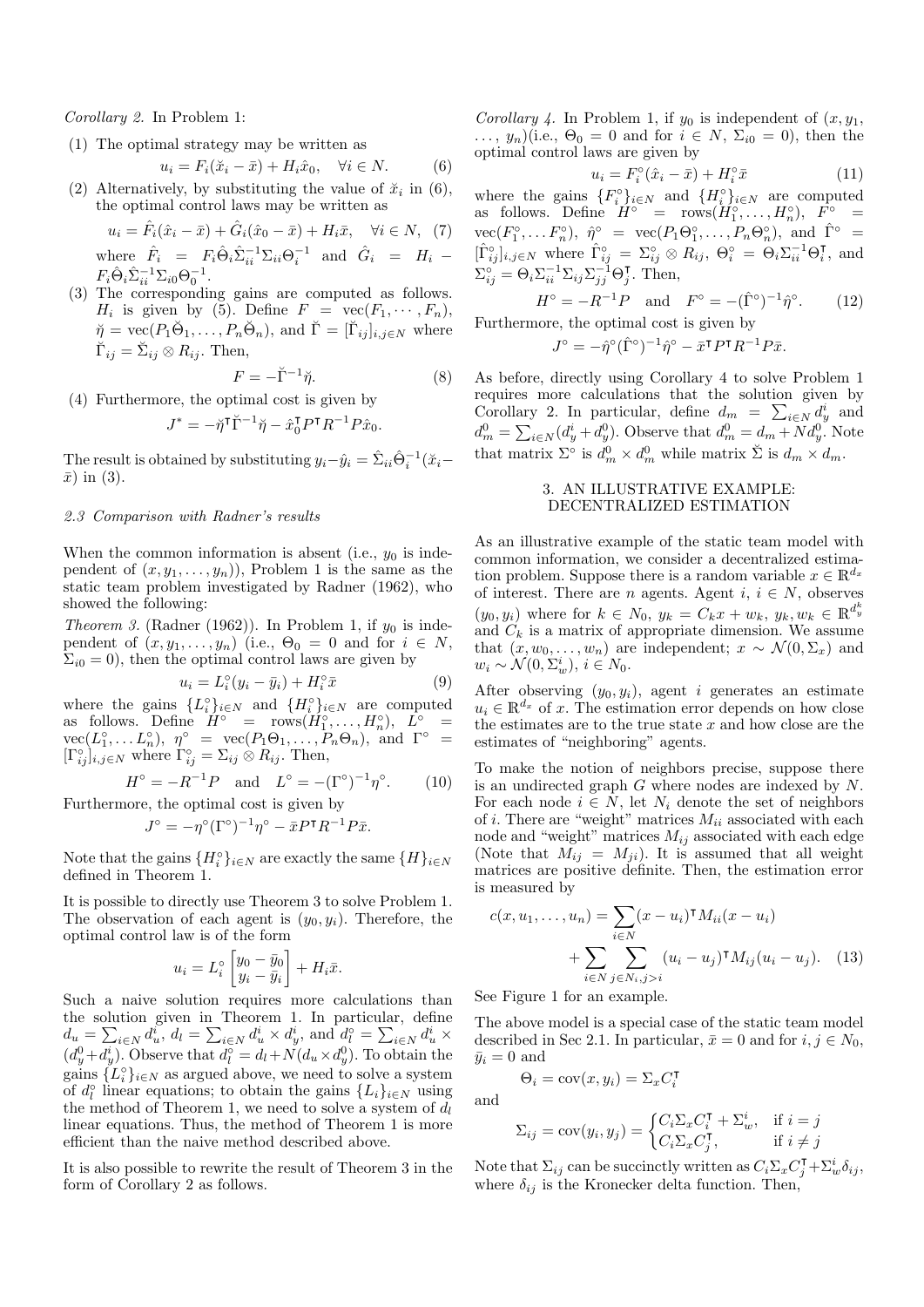

Fig. 1. An example of a distributed estimation problem in which  $N = \{1, 2, 3\}, N_1 = \{2, 3\}, N_2 = N_3 = \{1\}.$ Suppose  $d_x = d_y^i = 1$  and  $M_{11} = M_{22} = M_{33} =$  $M_{12} = M_{21} = M_{13} = M_{31} = 1$ . Then, the cost (13) is  $(x-u_1)^2 + (x-u_2)^2 + (x-u_3)^2 + (u_1-u_2)^2 + (u_1-u_3)^2$ . Hence, the objective is to minimize the sum of (i) the square error between the estimates generated by the agents and the true  $x$ ; and (ii) the square error between between the estimates of agents 1 and 2 and agents 1 and 3.

$$
\hat{x}_0 = \mathbb{E}[x \mid y_0] = \Sigma_x C_0^{\mathsf{T}} (C_0 \Sigma_x C_0^{\mathsf{T}} + \Sigma_w^0)^{-1} y_0,
$$
  
and for  $i, j \in N$ ,  

$$
\hat{y}_i = \mathbb{E}[y_i \mid y_0] = C_i \Sigma_x C_0^{\mathsf{T}} (C_0 \Sigma_x C_0^{\mathsf{T}} + \Sigma_w^0)^{-1} y_0,
$$

$$
\hat{\Theta}_i = \text{cov}(x, y_i \mid y_0) = \Sigma_x C_i^{\mathsf{T}} - \Sigma_x C_0^{\mathsf{T}} (C_0 \Sigma_x C_0^{\mathsf{T}} + \Sigma_w^0)^{-1} C_0 \Sigma_x C_i^{\mathsf{T}},
$$

$$
\hat{\Sigma}_{ij} = \text{cov}(y_i, y_j \mid y_0) = C_i \Sigma_x C_j^{\mathsf{T}} + \Sigma_w^i \delta_{ij}
$$

$$
- C_i \Sigma_x C_0^{\mathsf{T}} (C_0 \Sigma_x C_0^{\mathsf{T}} + \Sigma_w^0)^{-1} C_0 \Sigma_x C_j^{\mathsf{T}},
$$

$$
\hat{x}_i = \mathbb{E}[x \mid y_i] = \Sigma_x C_i^{\mathsf{T}} (C_i \Sigma_x C_i^{\mathsf{T}})^{-1} y_i,
$$

$$
\check{x}_i = \mathbb{E}[x \mid y_i - \hat{y}_i] = \hat{\Theta}_i \hat{\Sigma}_{ii}^{-1} (y_i - \hat{y}_i),
$$

$$
\check{\Theta}_i = \text{cov}(x, \check{x}_i) = \hat{\Theta}_i \hat{\Sigma}_{ii}^{-1} \hat{\Theta}_i^{\mathsf{T}},
$$

$$
\check{\Sigma}_{ij} = \text{cov}(\check{x}_i, \check{x}_j) = \hat{\Theta}_i \hat{\Sigma}_{ii}^{-1} \hat{\Sigma}_{ij} \hat{\Sigma}_{jj}^{-1} \hat{\Theta}_j^{\mathsf{T}}.
$$

By expanding (13) and comparing it with (1), we get that  $P = \text{rows}(-M_{11}, \ldots, -M_{nn})$  and  $R = [R_{ij}]_{i,j \in N}$ , where

$$
R_{ij} = \begin{cases} M_{ii} + \sum_{j \in N_i} M_{ij}, & \text{if } i = j \\ -M_{ij}, & \text{if } j \in N_i \\ 0, & \text{otherwise.} \end{cases}
$$

Note that  $R$  is equivalent to the Laplacian of the cost graph (with additional self loops of weight  $M_{ii}$  at each node i). For example, for the example of Fig. 1,  $P =$ rows(-1, -1, -1) and  $R = \begin{bmatrix} 3 & -1 & -1 \\ -1 & 2 & 0 \\ -1 & 0 & 2 \end{bmatrix}$ .

Now, by Theorem 1 and Corollary 2, the optimal estimation strategy for the above model is given by

$$
u_i = L_i(y_i - \hat{y}_i) + H_i\hat{x}_0 \quad \text{or} \quad u_i = F_i\check{x}_i + H_i\hat{x}_0
$$

where the gains  $\{H_i\}_{i\in N}$ ,  $\{F_i\}_{i\in N}$  and  $\{L_i\}_{i\in N}$  are computed as in Theorem 1 and Corollary 2. Or equivalently, the optimal estimation strategy is given by

$$
u_i = L_i y_i + G_i y_0 \quad \text{or} \quad u_i = \hat{F}_i \hat{x}_i + \hat{G}_i \hat{x}_0
$$

where  $G_i = (-L_i \Sigma_{i0} + H_i \Theta_0) \Sigma_{00}^{-1}, \ \hat{F}_i = F_i \hat{\Theta}_i \hat{\Sigma}_{ii}^{-1} \Sigma_{ii} \Theta_i^{-1}$ <br>and  $\hat{G}_i = H_i - F_i \hat{\Theta}_i \hat{\Sigma}_{ii}^{-1} \Sigma_{i0} \Theta_0^{-1}$ .

Furthermore, the optimal cost is given by

$$
J^* = -\hat{\eta}^\mathsf{T} \hat{\Gamma}^{-1} \hat{\eta} - \text{Tr}(\Theta_0 \Sigma_{00}^{-1} \Theta_0^\mathsf{T} P^\mathsf{T} R^{-1} P) + \sum_{i \in N} \text{Tr}(R_{ii} \Sigma_x),
$$

where  $\hat{\eta}$  and  $\hat{\Gamma}$  are defined as in Theorem 1.

Now, we numerically compute the optimal strategies and optimal performance for some specific cases. We consider a system with  $n = 4$  nodes for three different cost functions, whose graphs are shown in Fig. 2.



Fig. 2. Three different cost functions for the decentralized estimation problem with 4 agents.

We assume that

- $d_x = d_y^i = d_u^i = 1$ .
- For  $i \in N$ ,  $C_i = 1$ ,  $\Sigma_x = 1$ ,  $\Sigma_w^i = \sigma^2$ .
- $\Sigma_w^0 = \sigma_0^2$ .
- For  $i \in N$ ,  $M_{ii} = 1$  and for  $i, j \in N$ , whenever the edge  $(i, j)$  exists,  $M_{ij} = 1$ .

Thus, we have two parameters: the variance  $\sigma^2$  of local observations, and the variance  $\sigma_0^2$  of the common observations. We will evaluate the performance of the system for different choice of these parameters.

We consider two cases: without common information (i.e., when  $y_0$  is not available to the nodes) and with common information. For the case without common information, the optimal estimate is

$$
u_i = L_i^{\circ} y_i
$$
 or  $u_i = F_i^{\circ} \hat{x}_i$ 

while for the case with common information, the optimal estimate is

$$
u_i = L_i y_i + G_i y_0 \quad \text{or} \quad u_i = \hat{F}_i \hat{x}_i + \hat{G}_i \hat{x}_0.
$$

The corresponding optimal performances are denoted by  $J^{\circ}$  and  $J^*.$ 

When  $\sigma^2 = \sigma_0^2 = 1$ , the optimal solution is as follows: Cost (a)

• For the case without common information  $J^{\circ} = 3$ and

$$
u_i = \frac{1}{4}y_i
$$
, or  $u_i = \frac{1}{2}\hat{x}_i$ ,  $i \in N$ .

• For the case with common information  $J^* = \frac{12}{7} \approx$ 1.7143 and

$$
u_i = \frac{1}{7}y_i + \frac{3}{7}y_0
$$
 or  $u_i = \frac{2}{7}\hat{x}_i + \frac{6}{7}\hat{x}_0$ ,  $i \in N$ .

• Thus, the value of the common information channel is  $J^{\circ} - J^* = \frac{9}{7} \approx 1.2857$ .

$$
\mathbf{Cost} \,\,(\mathbf{b})
$$

• For the case without common information  $J^{\circ}$  =  $\frac{59}{19} \approx 3.1053$  and

$$
u_i = \frac{4}{19}y_i \quad \text{or} \quad u_i = \frac{8}{19}\hat{x}_i, \quad i \in \{1, 3\},
$$
  

$$
u_i = \frac{9}{38}y_i \quad \text{or} \quad u_i = \frac{9}{19}\hat{x}_i, \quad i \in \{2, 4\}.
$$

• For the case with common information  $J^* = \frac{166}{95} \approx$ 1.7474 and

$$
u_i = \frac{11}{95}y_i + \frac{42}{95}y_0 \text{ or } u_i = \frac{22}{95}\hat{x}_i + \frac{84}{95}\hat{x}_0, \quad i \in \{1, 3\},
$$
  
\n
$$
u_i = \frac{13}{95}y_i + \frac{41}{95}y_0 \text{ or } u_i = \frac{26}{95}\hat{x}_i + \frac{82}{95}\hat{x}_0, \quad i \in \{2, 4\}.
$$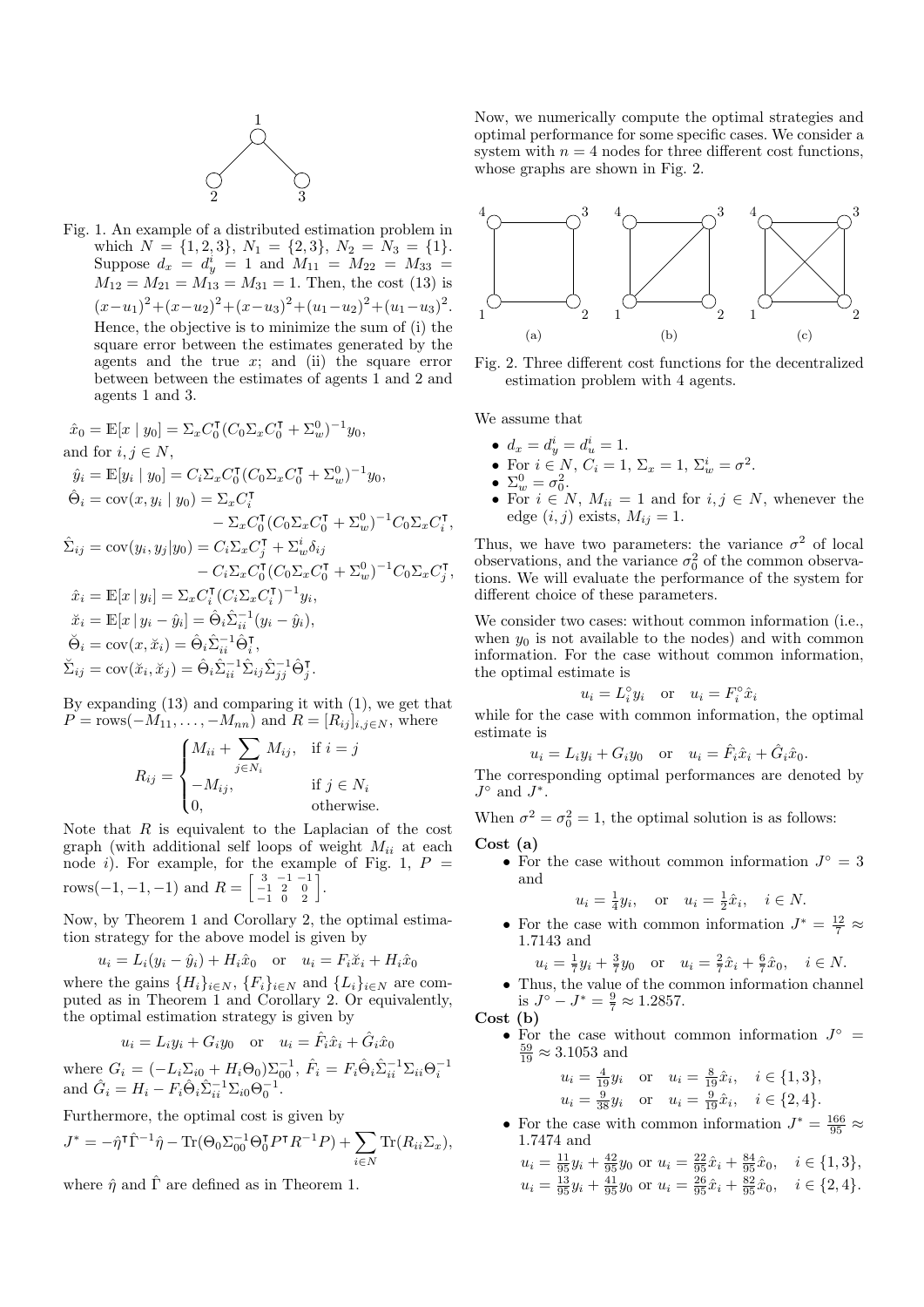

- Fig. 3. Plot of  $J^*$  (and  $J^{\circ}$ ) as a function of  $\sigma^2$  for different values of  $\sigma_0^2$ . Note that  $J^{\circ}$  may be thought of the limiting case as  $\sigma_0^2 \to \infty$ .
	- $\bullet$  Thus, the value of the common information channel is  $J^{\circ} - J^* = \frac{129}{95} \approx 1.3579.$
- Cost (c)
	- For the case without common information  $J^{\circ} = \frac{16}{5} = 3.2$  and

$$
u_i = \frac{1}{5}y_i
$$
 or  $u_i = \frac{2}{5}\hat{x}_i$ ,  $i \in N$ .

- For the case with common information  $J^* = \frac{16}{9} \approx$ 1.7778 and
	- $u_i = \frac{1}{9}y_i + \frac{4}{9}y_0$  or  $u_i = \frac{2}{9}\hat{x}_i + \frac{8}{9}\hat{x}_0$ ,  $i \in N$ .
- Thus, the value of the common information channel is  $J^{\circ} - J^* = \frac{64}{45} \approx 1.4222$ .

Next, we plot  $J^*$  (and  $J^{\circ}$ ) as a function of  $\sigma^2$  for different values of  $\sigma_0^2$ . See Fig. 3 for details.

#### 4. PROOF OF THE MAIN RESULTS

The main idea of the proof is similar to that of Radner (1962). However, instead of working with the observations  $(y_0, y_i)$ , we work with the orthogonal random variables  $(y_0, y_i - \hat{y}_i).$ 

Consider agent  $i \in N$  and arbitrarily fix the strategy  $g_{-i}$ of all agents other than i. A necessary condition for the strategy  $(g_i, g_{-i})$  to be globally optimal is that  $g_i$  is the *best response* strategy to  $g_{-i}$ , i.e., for any  $y_0 \in \mathbb{R}^0_y$ ,  $y_i \in \mathbb{R}^i_y$ , and  $\hat{u}_i \in \mathbb{R}_u^i$  and  $u_j = g_j(y_0, y_j)$ ,  $j \in \mathbb{N}$ , we have that

$$
\mathbb{E}^{g_{-i}}[c(x, u_i, u_{-i})|y_0, y_i] \leq \mathbb{E}^{g_{-i}}[c(x, \hat{u}_i, u_{-i})|y_0, y_i].
$$
  
A sufficient condition for the above to hold is

$$
\frac{\partial}{\partial \mathbf{E}^{g-i} \mathbf{A}} \mathbf{A} \mathbf{A} \mathbf{A} \mathbf{A} \mathbf{A}
$$

$$
\frac{\partial}{\partial u_i} \mathbb{E}^{g_{-i}}[c(x, u_i, u_{-i})|y_0, y_i] = 0.
$$
 (14)

Assuming that we can interchange differentiation and expectation, we get that

LHS of (14) = 
$$
\mathbb{E}^{g_{-i}} \left[ \frac{\partial}{\partial u_i} c(x, u_i, u_{-i}) \middle| y_0, y_i \right]
$$
  
\n=  $\mathbb{E}^{g_{-i}} \left[ \frac{\partial}{\partial u_i} \left[ \sum_{k \in N} \sum_{j \in N} u_k^{\mathsf{T}} R_{kj} u_j + 2 \sum_{k \in N} u_k^{\mathsf{T}} P_k x \right] \middle| y_0, y_i \right]$   
\n=  $2 \mathbb{E}^{g_{-i}} \left[ \sum_{j \in N} R_{ij} u_j + P_i x \middle| y_0, y_i \right]$ 

Thus, a necessary condition for strategy  $g$  to be optimal is that for all  $i \in \tilde{N}$  and all  $y_k \in \mathbb{R}_{d_y^k}$ ,  $k \in \tilde{N}_0$ , we have that

$$
\sum_{j \in N} R_{ij} \mathbb{E}[u_j|y_0, y_i] + P_i \mathbb{E}[x|y_0, y_i] = 0.
$$
 (15)

Hence, a necessary condition for the strategy described in Theorem 1 to be optimal is that for all  $i \in N$  and all  $y_0 \in \mathbb{R}^{d_y^0}, y_i \in \mathbb{R}^{d_y^i},$ 

$$
\sum_{j \in N} R_{ij} \mathbb{E}[L_j(y_j - \hat{y}_j) + H_j \hat{x}_0 | y_0, y_i] + P_i \mathbb{E}[x | y_0, y_i] = 0.
$$
 (16)

The argument so far is similar to Radner (1962). Now, to verify (16), we exploit the orthogonal projection theorem. Recall that  $\hat{y}_i = \mathbb{E}[y_i|y_0]$  and  $(x, y_0, y_1, \ldots, y_n)$ . Therefore,  $(x - \hat{x}_0)$  and  $(y_i - \hat{y}_i)$  are both orthogonal to  $y_0$ . Hence,

$$
\mathbb{E}[y_j - \hat{y}_i | y_0, y_i] = \mathbb{E}[y_j - \hat{y}_j | y_0] + \mathbb{E}[y_j - \hat{y}_j | y_i - \hat{y}_i]
$$
  
\n
$$
= \hat{\Sigma}_{ji} \hat{\Sigma}_{ii}^{-1} (y_i - \hat{y}_i),
$$
(17)  
\n
$$
\mathbb{E}[\hat{x}_0 | y_0, y_i] = \mathbb{E}[\hat{x}_0 | y_0] + \mathbb{E}[\hat{x}_0 | y_i - \hat{y}_i] = \hat{x}_0,
$$
(18)

and

$$
\mathbb{E}[x|y_0, y_i] = \mathbb{E}[x|y_0] + \mathbb{E}[x|y_i - \hat{y}_i] \n= \hat{x}_0 + \hat{\Theta}_i \hat{\Sigma}_{ii}^{-1} (y_i - \hat{y}_i).
$$
\n(19)

Substituting  $(17)$ – $(19)$  in  $(16)$ , we get that a necessary condition for the strategy described in Theorem 1 to be optimal is that for all  $i \in N$  and all  $y_0 \in \mathbb{R}^{d_y^0}, y_i \in \mathbb{R}^{d_y^i}$ ,

$$
\left[\sum_{j\in N} R_{ij} L_j \hat{\Sigma}_{ji} + P_i \hat{\Theta}_i\right] \hat{\Sigma}_{ii}^{-1} (y_i - \hat{y}_i) + \left[\sum_{i\in N} R_{ij} H_j + P_i\right] \hat{x}_0 = 0. \quad (20)
$$

For the above equation to hold for all realizations of  $(y_i \hat{y}_i$  and  $\hat{x}_0$ , it must be the case that both terms in the square bracket are zero, i.e., for all  $i \in N$ ,

$$
\sum_{j \in N} R_{ij} L_j \hat{\Sigma}_{ji} + P_i \hat{\Theta}_i = 0,
$$
\n(21)

and

$$
\sum_{i \in N} R_{ij} H_j + P_i = 0.
$$
\n
$$
(22)
$$

These set of equations can be further simplified as follows. To simplify the equations for the gains  $\{H_i\}_{i\in\mathbb{N}}$ , combine (22) for all  $i \in N$  to get  $RH + P = 0$ , or equivalently,  $H = -R^{-1}P$ .

To simplify the equations for the gains  ${L_i}_{i\in N}$ , vectorize both sides of (21) and use  $\text{vec}(ABC) = (C^{\dagger} \otimes A) \times \text{vec}(B)$ to obtain

$$
\sum_{j \in N} (\hat{\Sigma}_{ij} \otimes R_{ij}) \operatorname{vec}(L_j) + \operatorname{vec}(P_i \hat{\Theta}_i) = 0.
$$

Subsitituting  $\hat{\Gamma}_{ij} = \hat{\Sigma}_{ij} \otimes R_{ij}$  and  $\hat{\eta}_i = \text{vec}(P_i \hat{\Theta}_i)$ , we get  $\hat{\Gamma} L + \hat{\eta} = 0$ , or equivalently,  $L = -\hat{\Gamma}^{-1}\hat{\eta}$ .

Thus, we have proved parts 1 and 3 of the Theorem. Part 2 follows from directly substituting the result of part 1. To prove the result of part 4, observe that

$$
J^* = \mathbb{E}\big[\mathbb{E}[u^{\mathsf{T}} Ru + 2u^{\mathsf{T}} Px|y_0]\big].\tag{23}
$$

Now consider